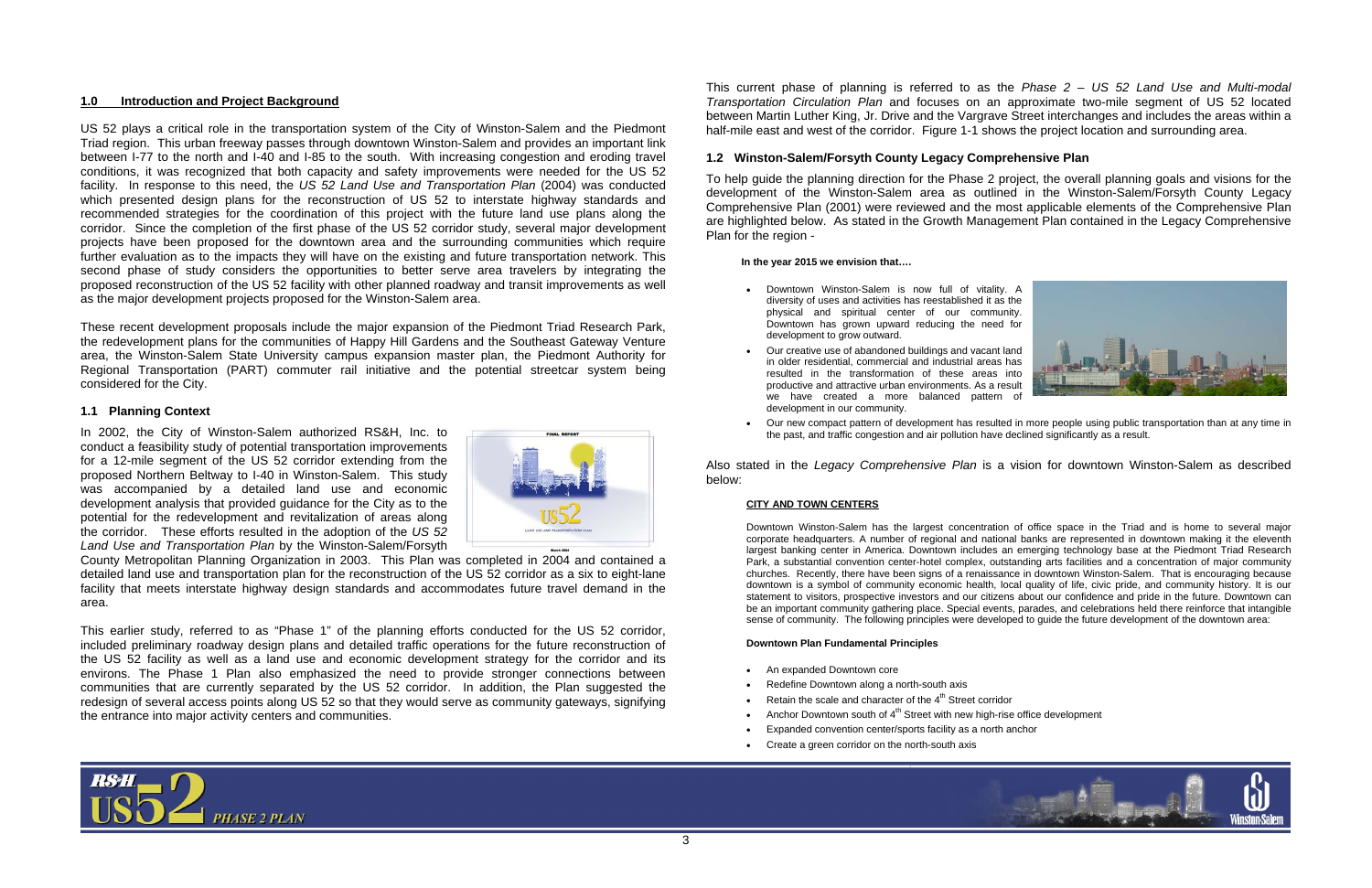

- •Pedestrian orientation for all of Downtown
- •New transportation components including rail

#### **In the year 2015 we envision that …**

- • Downtown Winston-Salem has reemerged as a dominant focus of economic and social life in our community, a center of the community's civic, entertainment and cultural activities, and a strong symbol of community pride and identity.
- A blend of restored buildings, new construction and design standards emphasizing a walkable scale, better streets, sidewalks, signage, lighting and additional green spaces have improved the quality of the downtown's physical environment making it an exciting place for visitors and residents alike.
- • A large increase in housing and the number of people living and working in and near downtown has been a key to increasing downtown's vitality.
- The growth in tourism and convention activity, creation of special entertainment districts, exhibits, concerts, ethnic festivals and outdoor cafes in new and exciting spaces bring people to downtown and add vitality to downtown's
- • The effective use of public tax money and private financial incentives combined with public/private partnerships and the marketing of the downtown's assets to customers, potential investors, new businesses, local citizens and visitors have made downtown a more competitive investment location for development or relocation.

streets, day and night.

### **Overall Goal:**

A vibrant city center which is the focus of the economic and social life of our community, a center of civic, entertainment and cultural activities and a symbol of community identity.

The *Legacy Comprehensive Plan* also identifies goals and objectives for the overall transportation system for the region as listed below:

#### **TRANSPORTATION ALTERNATIVES**

Overall Goal:

A balanced and sustainable transportation system that links highways, transit, greenways, bikeways and sidewalks into a seamless transportation network that provides choices for people's travel needs.

### *Objective 1: Transit Supportive Land Use Patterns and Design*

*Promote land use patterns and transit-oriented design standards that support public transit, walking and bicycling and reduce the number and length of automobile trips.* 

#### *Objective 2: Streets and Highways*

*Develop a first class street and highway network, which meets the short and long term needs and aspirations of Winston-Salem and Forsyth County.* 

## *Objective 3: Street Design*

*Design streets and highways that are safe, efficiently and effectively move vehicular traffic, accommodate pedestrians and bicyclists and have minimum negative environmental impacts.* 





### *Objective 4: Rail Transportation*

*Develop a long-range plan for the establishment of a commuter rail system.* 

#### *Objective 5: Public Transportation*

Expand public transportation into a county-wide transit system of buses, van pools, car pools and special population transit services that is efficient, convenient, safe and cost-effective.